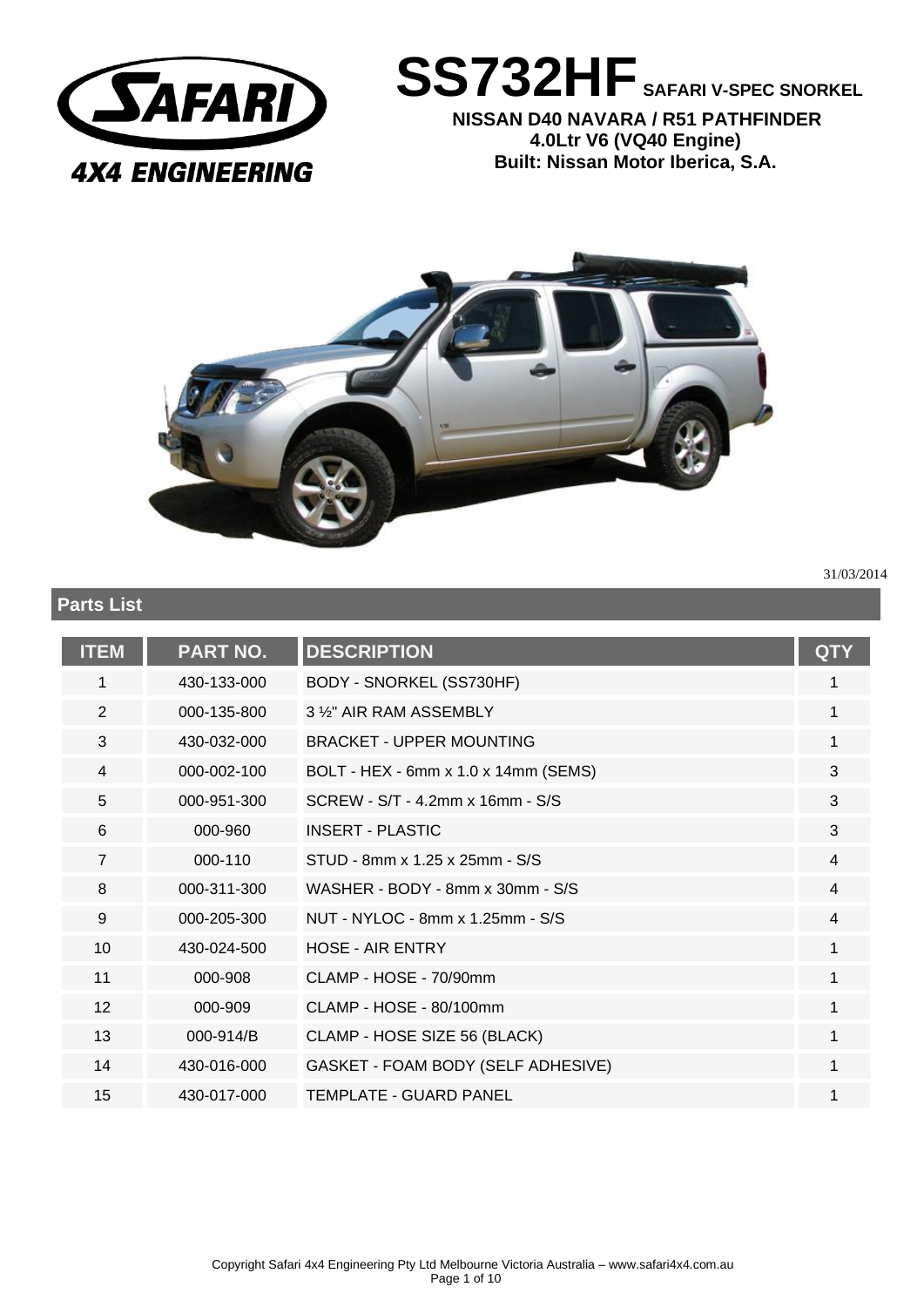

**SS732HF SAFARI V-SPEC SNORKEL**

**NISSAN D40 NAVARA / R51 PATHFINDER 4.0Ltr V6 (VQ40 Engine) Built: Nissan Motor Iberica, S.A.** 

# **Installation Guide**

**1**

| Fitment to:<br><b>Special Tools:</b>                                                                                                                                                              |                                                                                                                                                        |                                                                                                                                     |  |  |  |
|---------------------------------------------------------------------------------------------------------------------------------------------------------------------------------------------------|--------------------------------------------------------------------------------------------------------------------------------------------------------|-------------------------------------------------------------------------------------------------------------------------------------|--|--|--|
| <b>Left Hand Side</b><br><b>Fitting Time:</b><br>150 <sub>min</sub>                                                                                                                               | 105mm hole saw<br>Step drill<br>$\bullet$<br><b>Masking Tape</b><br>$\bullet$<br>Hacksaw / Body Saw<br>$\bullet$<br>(reciprocating)<br>Grinder / Files | Loctite 243 (thread lock)<br>$\bullet$<br>Touch-up paint<br>$\bullet$<br>Prep-wash<br>$\bullet$<br>Sikaflex 227 Adhesive<br>Sealant |  |  |  |
| Prior to commencing the installation, it is the installer's responsibility to verify that all<br>components and particularly the template (Item 15) are correct.                                  |                                                                                                                                                        |                                                                                                                                     |  |  |  |
| Remove the following in accordance with the factory service manual:<br>LHS mud flap<br>LHS Inner guard liner<br>LHS Indicator lamp (if fitted to vehicle)<br>Engine cover<br>Air cleaner assembly |                                                                                                                                                        |                                                                                                                                     |  |  |  |
| Remove and discard<br>Inner guard foam<br>$\bullet$<br>insulator<br><b>Remove and</b><br><b>Discard</b>                                                                                           |                                                                                                                                                        |                                                                                                                                     |  |  |  |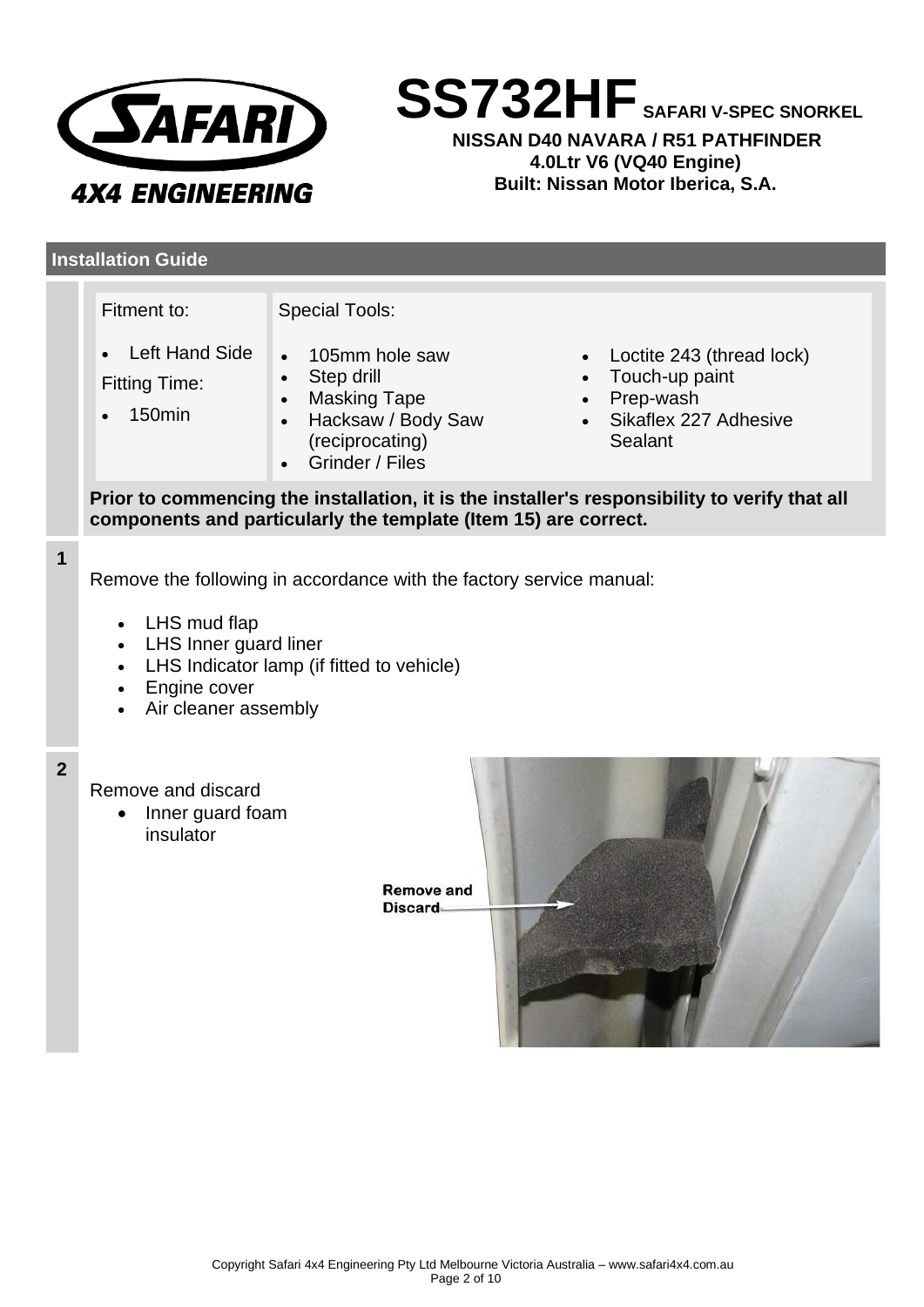Tape the guard panel template (item 15) to the rear, upper and lower edges of the left hand guard panel using the indicator hole as a reference point only (some vehicle specifications may not have a guard mounted side indicator fitted).

Ensure that the template is stretched tight to the lower edge of the guard panel. Using a felt tip pen mark all hole positions.

Remove the template.



**4**

Drill a pilot hole for each marked hole position. Using the 105mm hole saw, drill the main hole in the guard panel. Using the step drill, drill the 4 mounting hole positions to 16mm.

Deburr and paint holes to prevent rust.



Drill 105mm Dia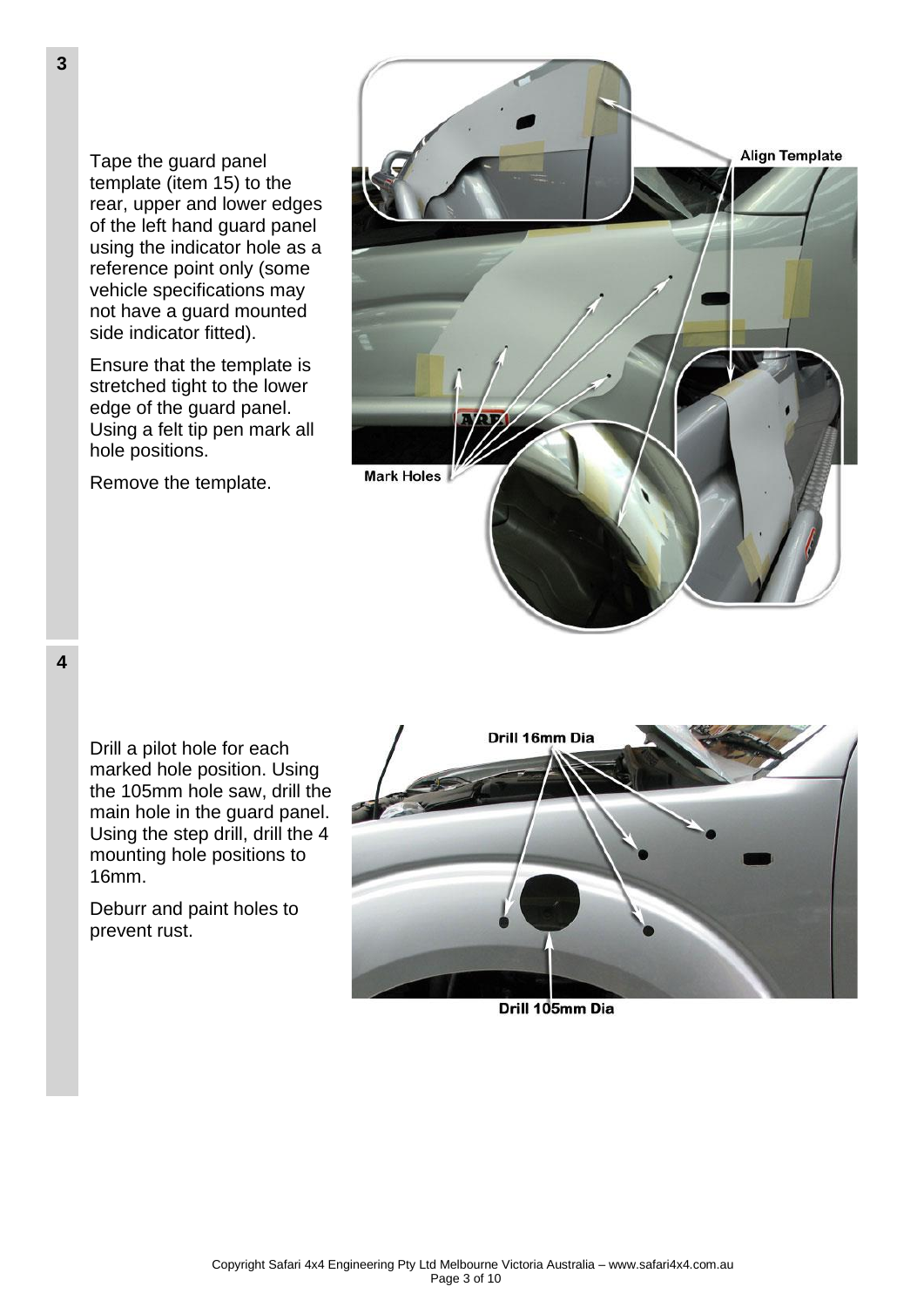## **NEW ZEALAND INSTALLATIONS ONLY** :

Safari have developed 2 methods of Snorkel A pillar attachment, for the conventional method please proceed with the current document alternatively please see the link below for further instructions.

[www.safari4x4.co.nz/apillarmounting](http://www.safari4x4.co.nz/apillarmounting)





Place a strip of masking tape along the 'A' Pillar panel, Carefully install the snorkel body onto the guard panel. Ensure there is adequate clearance around each of the mounting studs.

(If necessary remove the snorkel body and enlarge the 16mm mounting holes to achieve adequate clearance around each of the mounting studs to the guard panel using a round file or die grinder).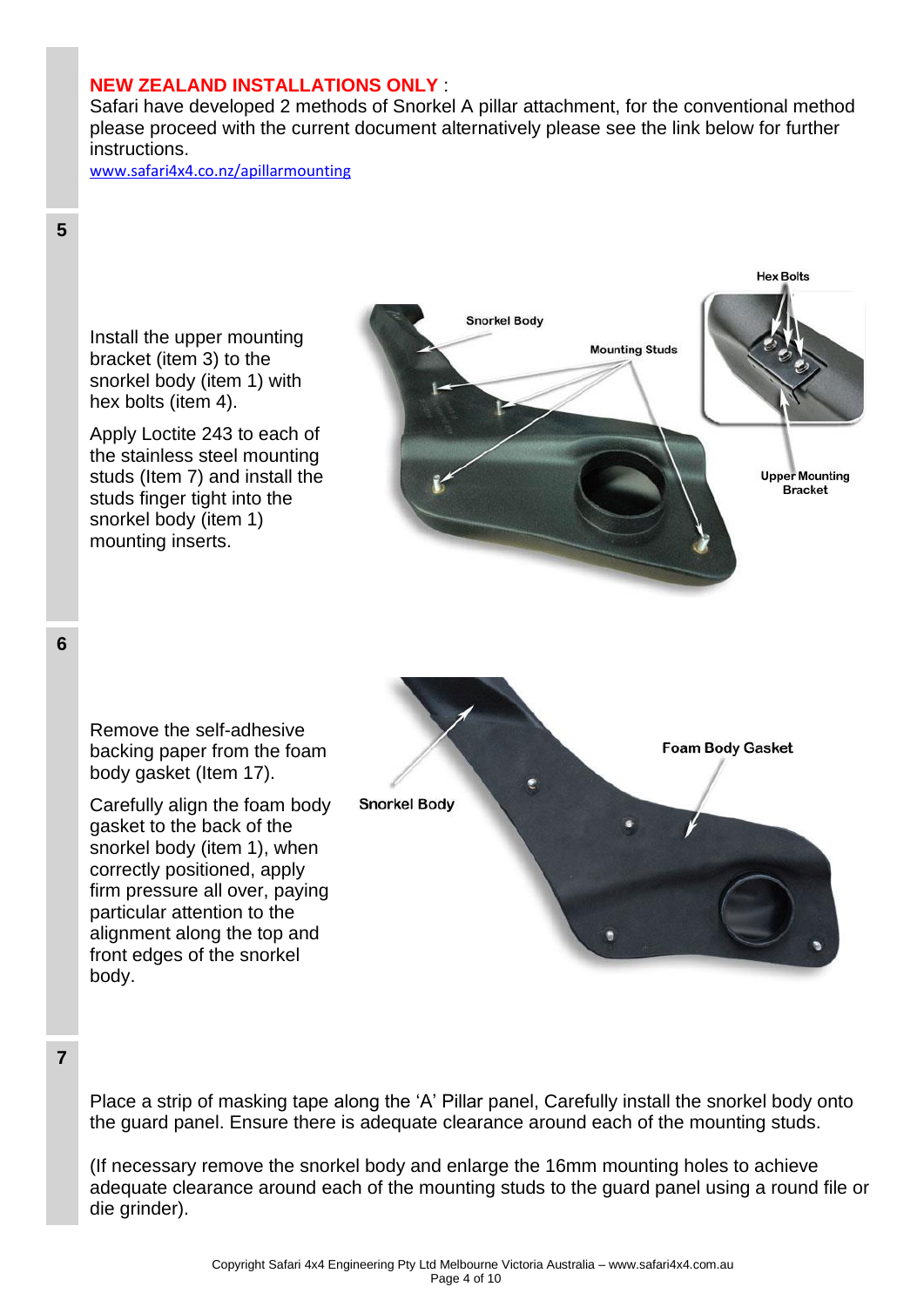With the snorkel body correctly positioned onto the guard panel and adequate clearance around each mounting stud, mark the position of the upper mounting bracket (item 3) onto the masking tape as shown.



Mark

Remove the snorkel body (item 1) from the vehicle. Remove the upper mounting bracket (item 3) from the snorkel body.

Position the upper mounting bracket (item 3) onto the Apillar and align the bracket with the marked bracket outline. Mark the three mounting holes positions with a felt tip pen.



Align

Mark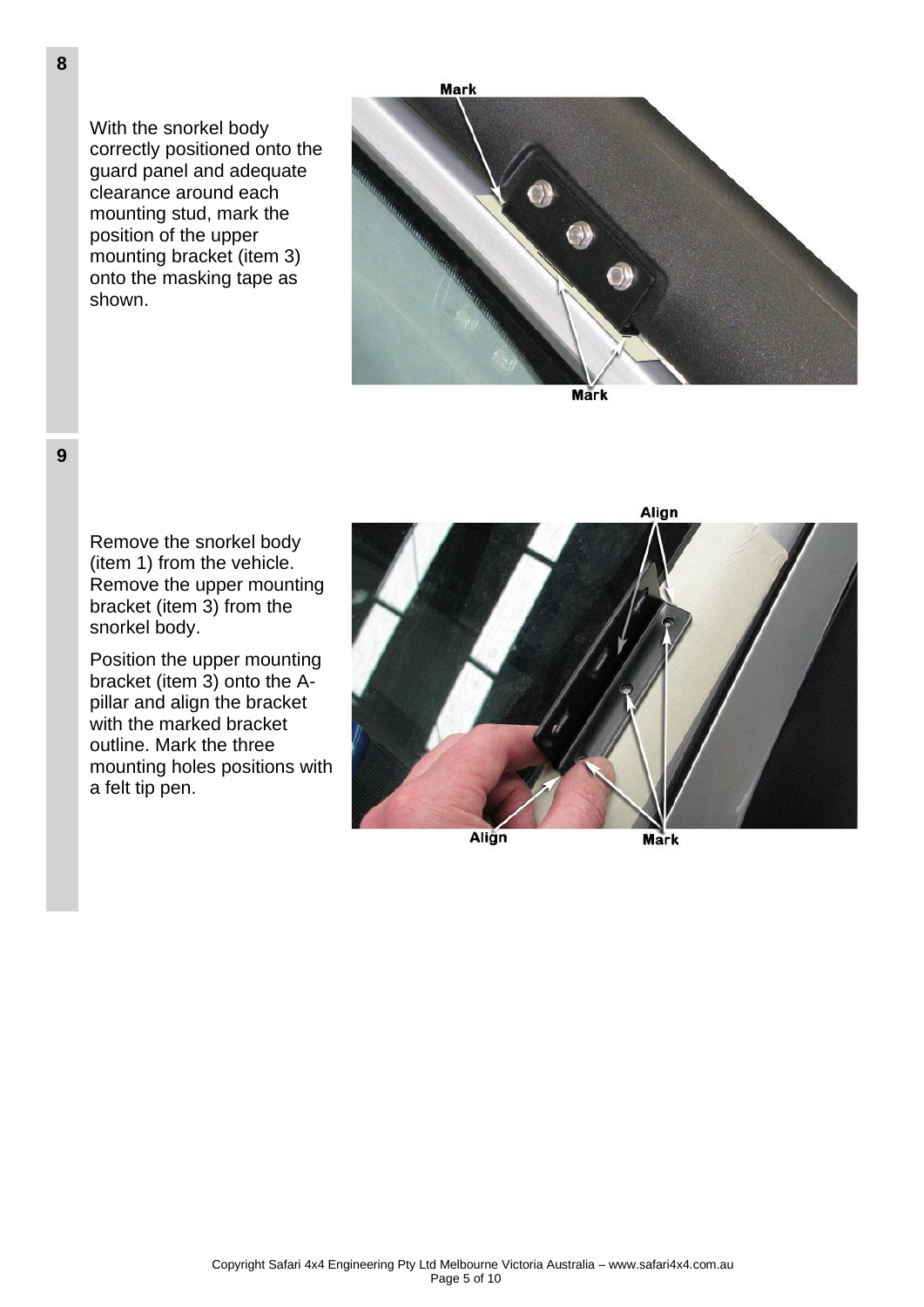Drill a pilot hole at each of the three marked hole positions. Drill each hole position to 8mm diameter with a step drill or 8mm drill bit.

Deburr and paint holes to prevent rust.





Install the plastic inserts (Item 6) into the 8mm diameter holes in the A-pillar.

Secure the upper mounting bracket (Item 3) to the Apillar with three stainless steel self-tapping screws (Item 5).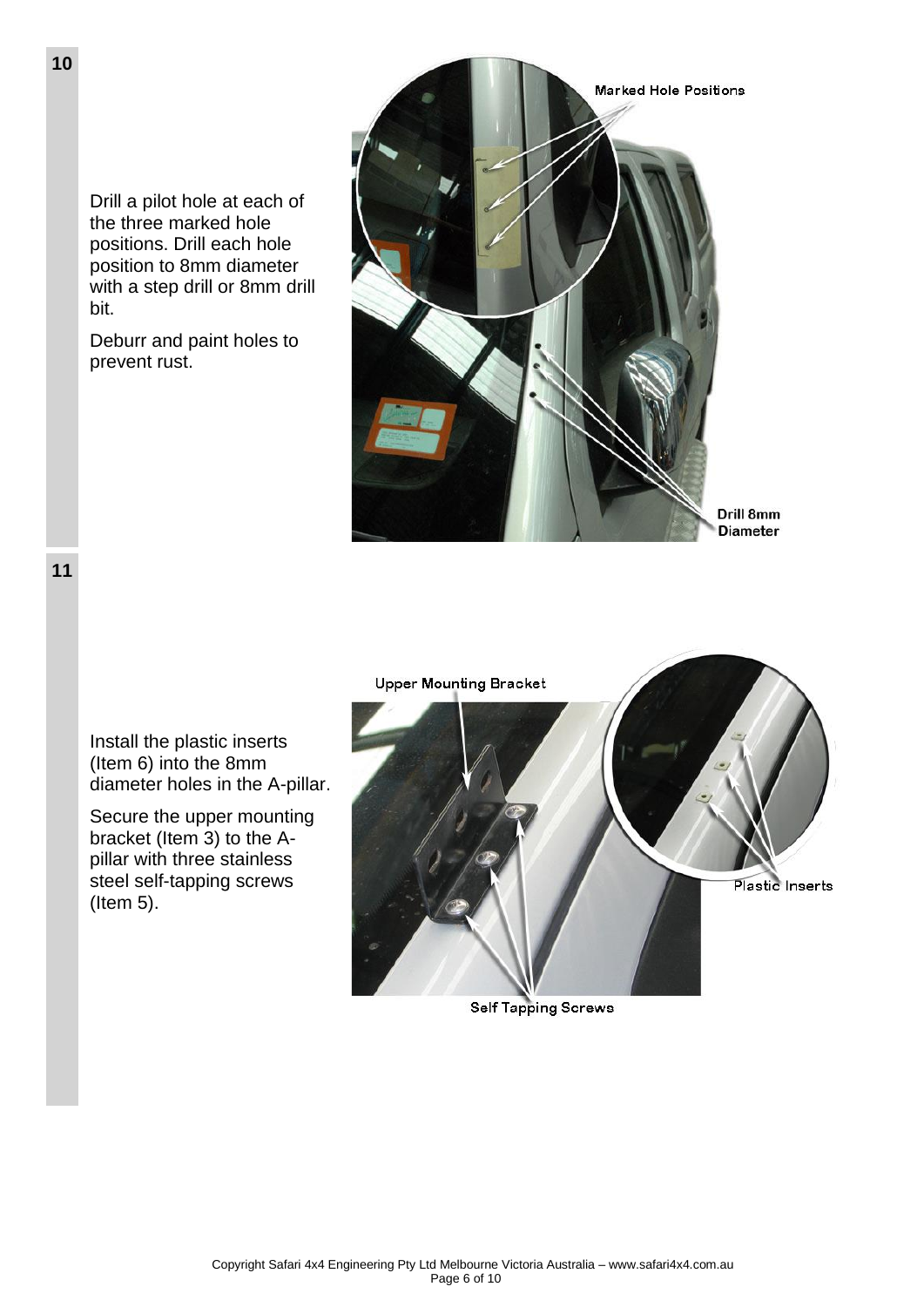Remove and discard the foam seal from the air inlet duct flange.

Measure and mark a line 36mm from the air inlet duct flange, using the body saw cut-off the front section of the inlet snout where marked.

Using the body saw cut-off the side locating lug from the inlet duct as shown, neaten the cut section using a file.



### **13**

Remove the air inlet duct from the air cleaner base as shown.

Using a suitable solvent clean all mating surfaces, apply adhesive sealant to the air cleaner base and air inlet duct mating surfaces and reinstall the air inlet duct to the air cleaner base, clean-up any excess sealant.

Remove the rubber mounting grommet shown from the air cleaner base, clean with a suitable solvent and apply sealant to the grommet.

Refit grommet, clean-up any excess sealant.

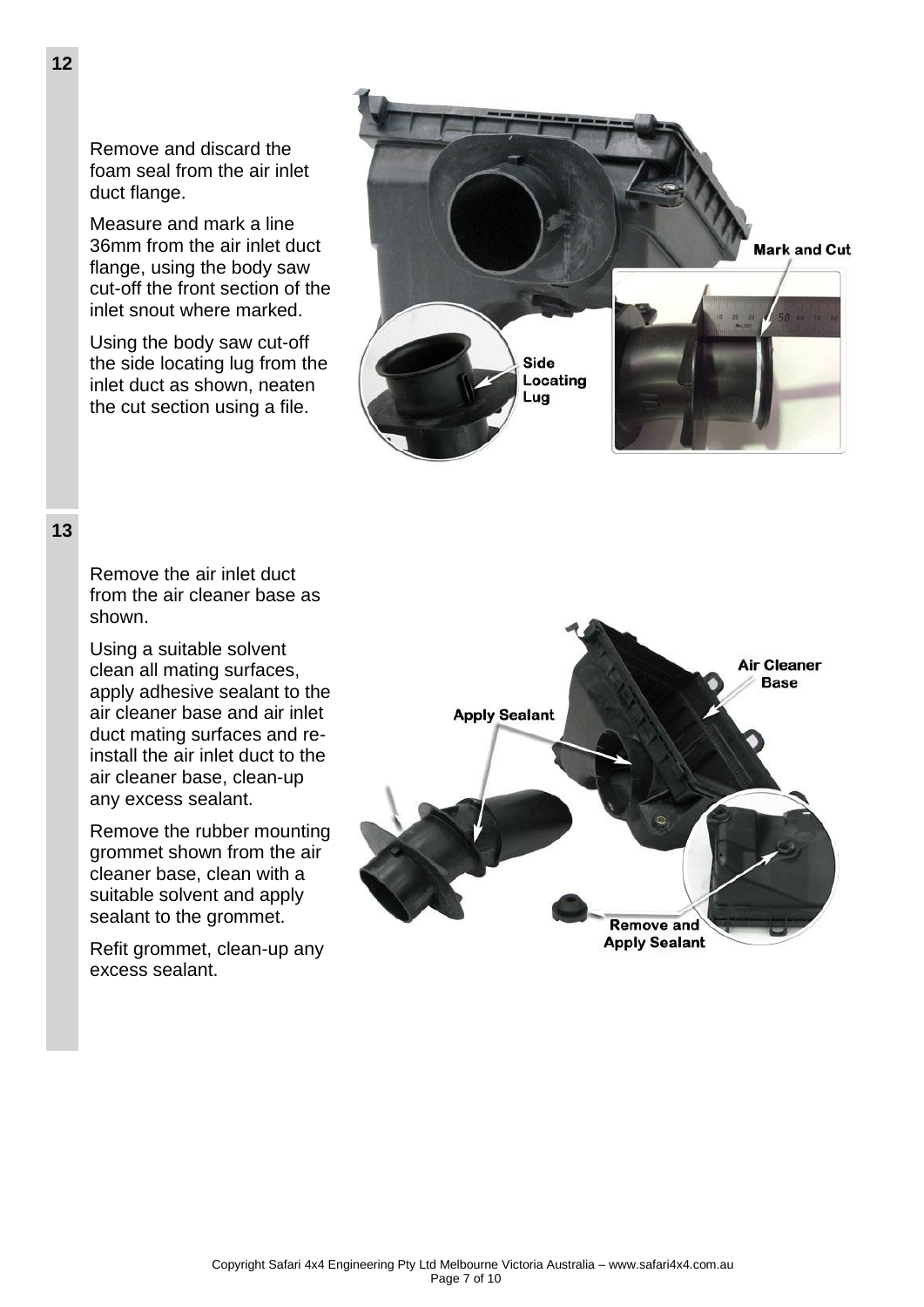

**15**

Loosely install a 70/90mm hose clamp (item 11) to the air entry hose (item 10), install the air entry hose (item 10) to the air cleaner inlet duct, align the notched section of the air entry hose to the small lug of the duct, with the hose correctly installed tighten the 70/90mm hose clamp (item 11), *(note the orientation of the hose clamp).*

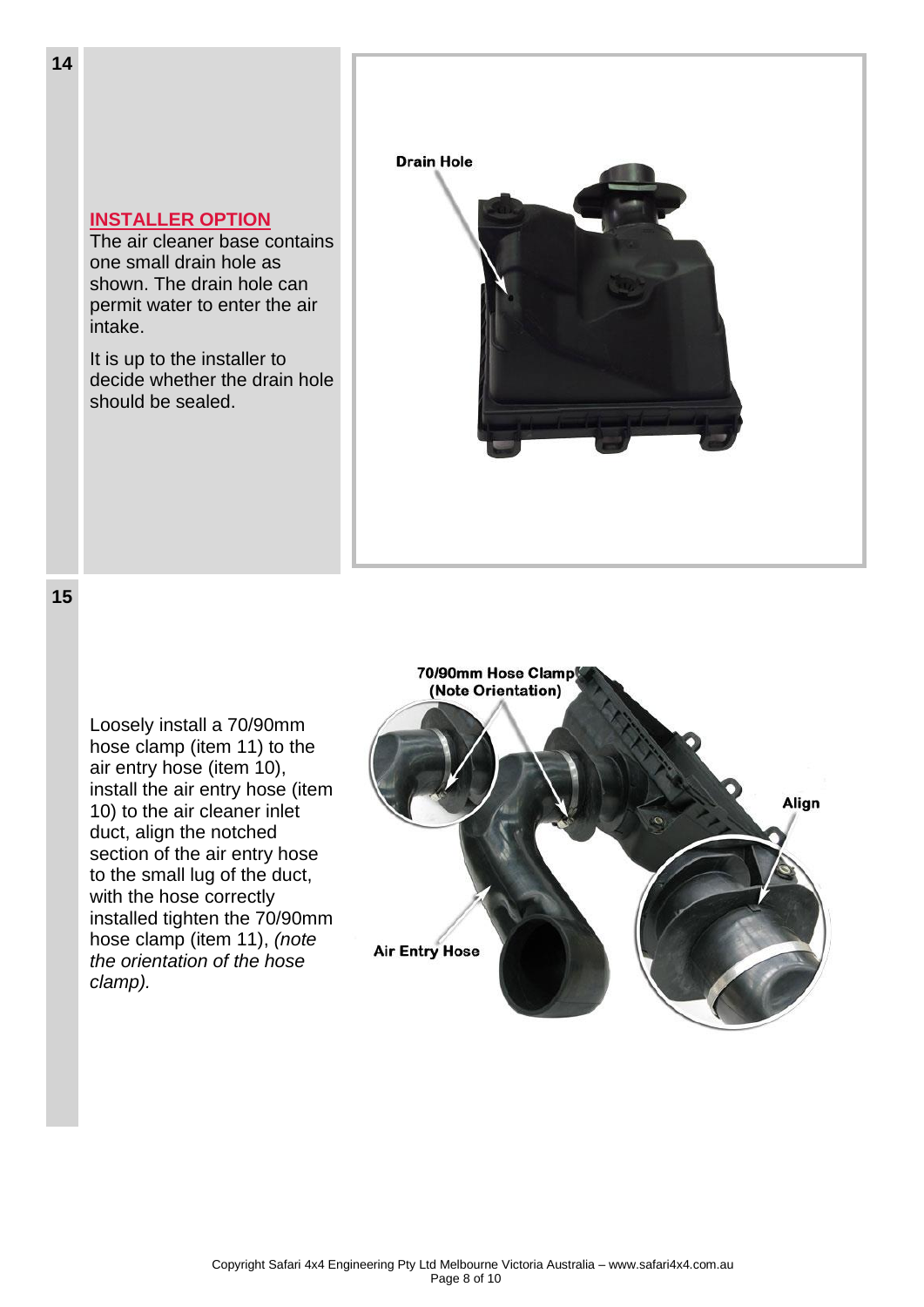Apply CRC 5.56 multipurpose lubricant or similar lubricant to the outer surface of the air entry hose (item 10).

Install the air cleaner base / air entry hose assembly back into the vehicle, guiding the air entry hose through the hole in the inner guard panel as shown.

Rotate the assembly towards the front of the vehicle until the hose is completely through.

Locate the air cleaner base onto the two standard mounting pins, fasten the air cleaner base with standard mounting bolt.

Install the air filter element, air cleaner housing top and connect the air mass sensor wiring etc.



80/100mm Hose Clamp



Install the 80/100mm hose clamp (item 12) loosely over the air entry hose (item 10).

Ensure the inside of the hose is completely free of lubricant from the previous step.